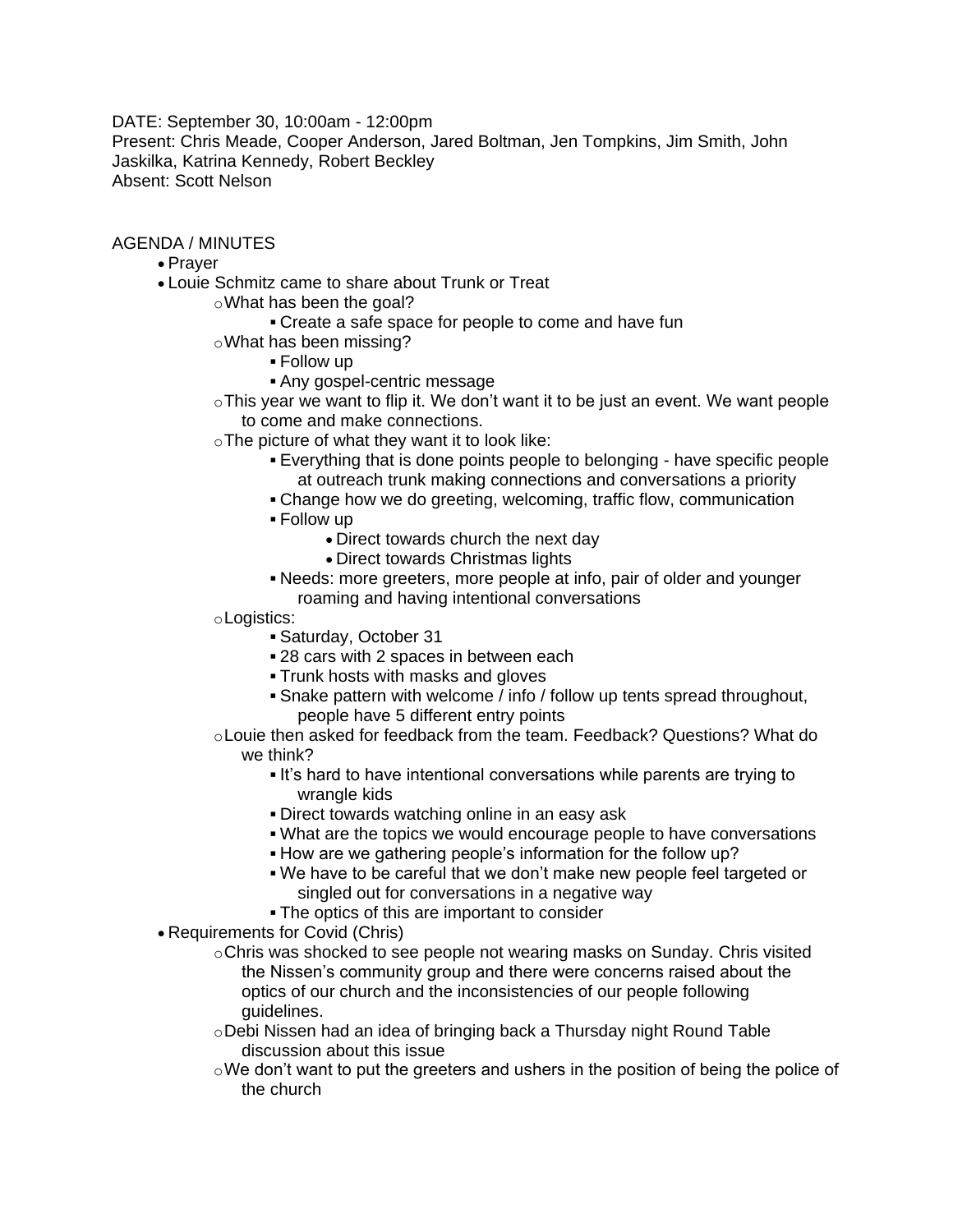- $\circ$ Question being posed: How are we and should we go about talking to people about it?
- oThe team's thoughts
	- We have yet to see someone enter without a mask
	- We see people treating it like a restaurant come in with a mask, get to your seat, take your mask off
	- We are appreciative of Chris bringing it up, definitely a conversation that needs to happen
	- We feel like we have been doing a good job leading by example
	- **The question becomes how do we police this**
	- Directly address it from the stage "We need you to wear your mask through the entire service and stay home if you don't want to"
	- It has confusing and feels like we are making exceptions pockets, we need to clarify expectations - band, office, etc
	- We are fighting an uphill battle because we are talking to people where some of which believe it's all a hoax

oJohn shared that Bob Trump has communicated that they cannot cite or enforce. John's thought is that we have been modeling what law enforcement is

enforcing.

oIdeas

- Preemptive conversation / video released to our church
- Send a text of a video to the people who are registered
- Clear reminder at the door
- Clear reminder from the stage
- $\circ$ Closing thought: We need to all be on the same page. In order to do any of this we need to have this conversation with Pastor Scott present. We need to wait and continue this conversation when he can be a part of it and we can truly move forward all being on the same page.

oRecap

- Working on getting check ins happening
- Clear reminder at the door
- Clear reminder from the stage
- **John will wear a mask doing the assist**
- John and Cooper will discuss band that is not vocalists wearing masks
- We will do a better job in the office
- On-line strategy (John & Jim)
	- oJohn's update
		- We are looking at online strategy for now and beyond COVID
		- This now falls under Jim's oversight
		- Want to have a conversation with the Leadership Team about future

direction and get feedback and make sure we are all on the same page oJim's thoughts of what we think it could be

- Intending that this can be the "front door" of the church
- . Those that are local, the goal would be to plug them in and have them start attending in person
- New-person friendly. No Christianese. No Christian buzzwords.
- Who: aiming for 20s early 30s, not from a Christian background
- Assume that right now it is the "Morning Star Covid displaced"
- oQuestions
	- What do we think of these goals and target audience?